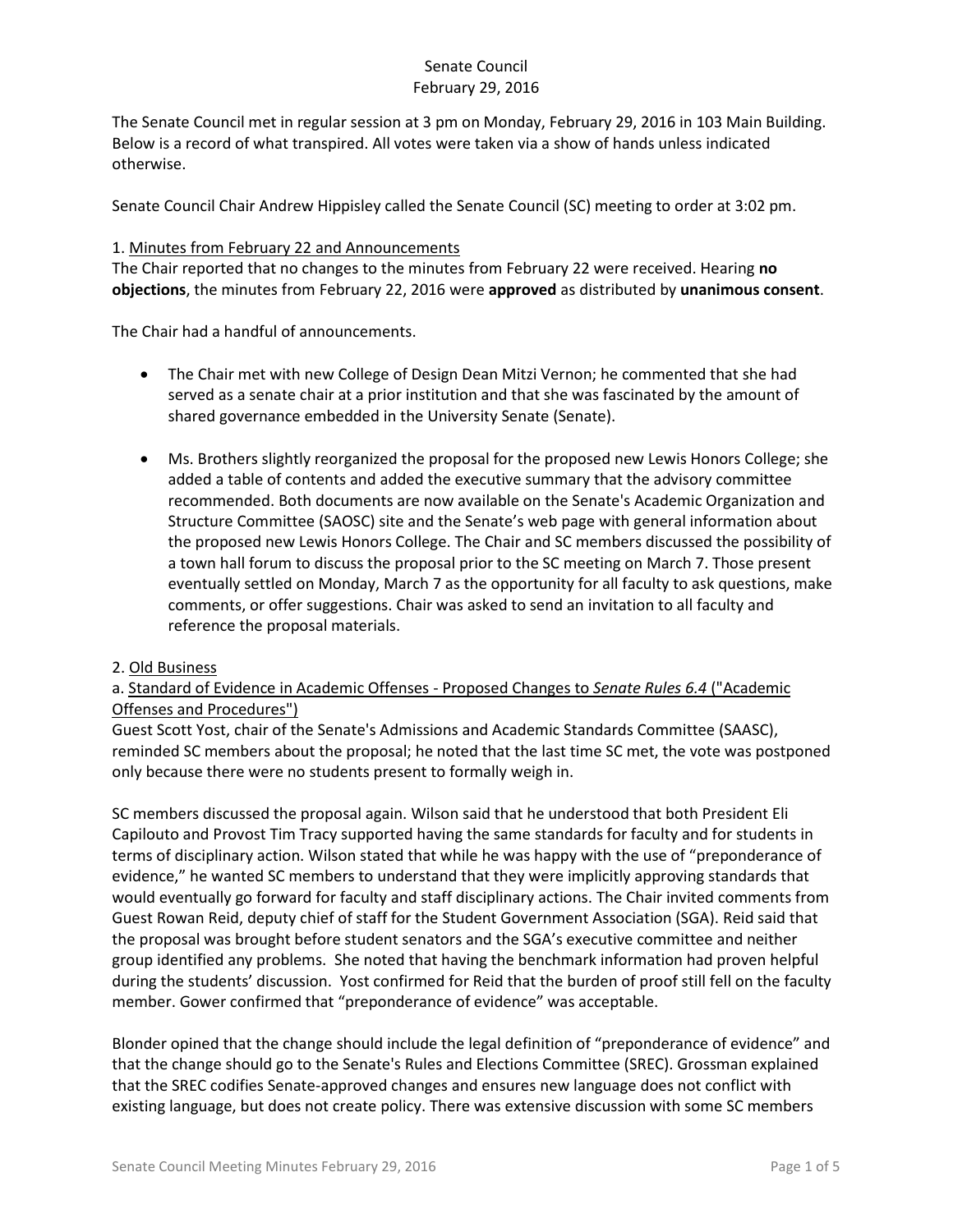supporting the inclusion of the definition of "preponderance of evidence" while others, including Reid, thought that anyone who wanted to know what the word meant could just look it up in a dictionary. When discussion paused, the Chair suggested SC members vote on the **motion** from SAASC recommending approval of the proposed changes to *Senate Rules 6.4*. Because the motion came from committee, no **second** was necessary. Blonder asked if the phrase "preponderance of evidence" was going to be defined and the Chair suggested she move a motion.

Blonder **moved** to amend the proposal to include the definition of "preponderance of evidence." The Chair asked Yost if he would accept that on behalf of the SAASC as a friendly amendment. Yost replied that the SAASC discussed the matter at length and did not believe a definition was necessary. The Chair then asked for a second to Blonder's motion. Blonder's motion **died** due to **lack of a second**.

The SC voted on the motion from SAASC and the motion **passed** with six in favor, two opposed, and one abstaining.

## b. Title IX Language - Addition to Syllabus Template/Guidelines

Guest Pearl James (AS/English) explained the revisions she made to the language since SC last saw it. Schroeder **moved** that the Title IX language be added to the syllabus template and syllabus guidelines and Brown **seconded**. Those SC members expressing an opinion were supportive of the addition, although there were comments that the information should be communicated to students in additional formats, such as during K Week activities.

When there was no further discussion, a **vote** was taken and the motion **passed** with one opposed.

#### c. Senate Meeting Roundtable

The Chair invited SC members to offer comments on the February 8 Senate meeting. Below are representative comments.

- The safety presentation by UK's Chief of Police was very good.
- It is important to encourage discussion of motions on the floor, but there should also be some limits to it.
- The Chair should not call on any senator for a second time until every other senator who wishes to speak has had a chance to speak, first.
- SC members could consider calling the question if discussion is not breaking new ground.

#### 3. Preliminary Discussion about Title Series

[Provost Tim Tracy arrived while SC was finishing up its discussion on the most recent Senate meeting. Therefore, SC did not hold its preliminary discussion.]

#### 4. Provost Tim Tracy - Discussion about Title Series

The Chair welcomed Provost Tracy and the Provost thanked the Chair and SC members for inviting him and for all their hard work. The Provost said that he wanted to begin a conversation with the Senate Council on streamlining and simplifying UK's faculty title series. The Provost said that UK has, depending on how one counts, at least seven different title series. That being said, faculty easily fall into one of two categories – tenurable and non-tenurable. The Provost mentioned that when he reviews promotion and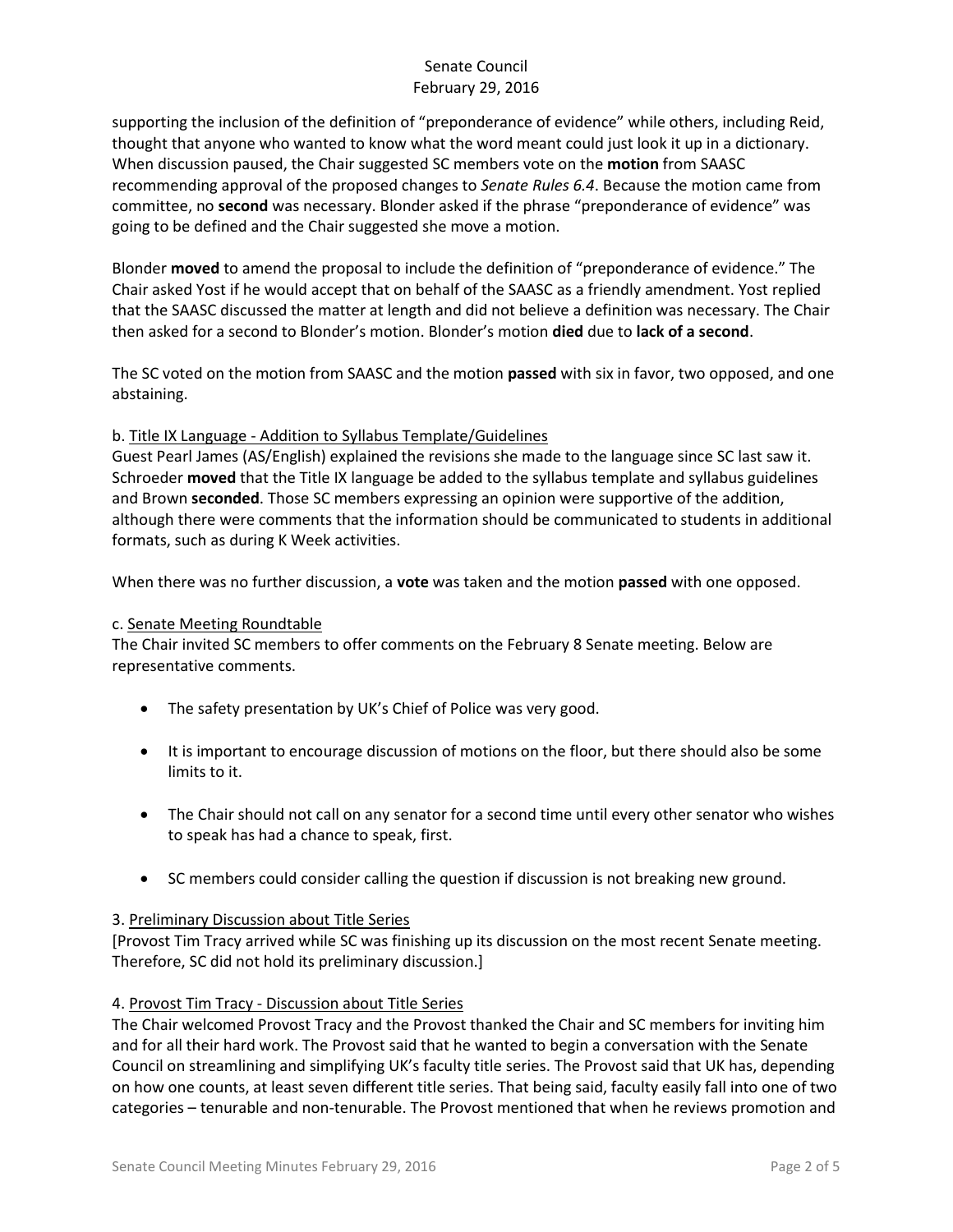tenure (P&T) dossiers, it is particularly difficult to evaluate special title series (STS) dossiers because that title series is interpreted so differently from college to college. The standards for P&T for STS vary widely and with variable expectations of scholarship. He further commented that statements of evidence were not always easy to understand and could be difficult to interpret. The Provost mentioned Ernest Boyer's 1990's publication, "Scholarship Reconsidered" and Boyer's different forms of scholarship. The Provost asked SC if members were willing to have dialogues and discussions about moving to just two title series – tenure-eligible and non-tenure eligible, with each series having ranks of assistant professor, associate professor, and full professor. Faculty could be focused around a handful of scholarship types, such as scholarship of research, scholarship of service, and scholarship of pedagogy. There would be clear criteria for each type of scholarship, which would be how faculty advance through the ranks. Provost Tracy said that he was concerned with faculty who remain at the assistant (non-tenure) or associate level for ten years or more; he wondered what UK could have done differently to help them advance.

Those SC members expressing opinions were supportive of having the sort of campuswide discussion suggested by the Provost. The Provost and SC members engaged in a lively discussion about the possibility of moving to two title series; below are a sampling of comments.

- It is the job of unit faculty to write statements of evidence, so even under a new system those statements could be just as confusing and varied.
- $\bullet$  Having two tracks will make the entire system more idiosyncratic there will need to be a job description and expectations that are unique for every faculty member.
- The Distribution of Effort form (DOE) is an important part of determining what a faculty member spends time on, so the DOE should be part of any discussion on streamlining title series.
- While Boyer's suggestions make a lot of sense, practically speaking it is not clear that a variety of individual expectations will be any clearer for faculty or the Provost to understand.
- The Senate has two committees (Senate's Advisory Committee on Privilege and Tenure; and Senate's Advisory Committee on Appointment, Promotion, and Tenure) which are charged with reviewing promotion and tenure regulations. These committees should be charged with reviewing the Provost's suggestions.
- Some units have abused the original distinctions among different title series; having two title series could make the lack of distinctions more problematic.
- It will be important for any change to accommodate protections for all faculty, as well as establish equitable baselines.
- Faculty job descriptions sometimes do not match the duties assigned to the person hired into that particular job.
- Some units do not have statements of evidence for advancement from lecturer to senior lecturer.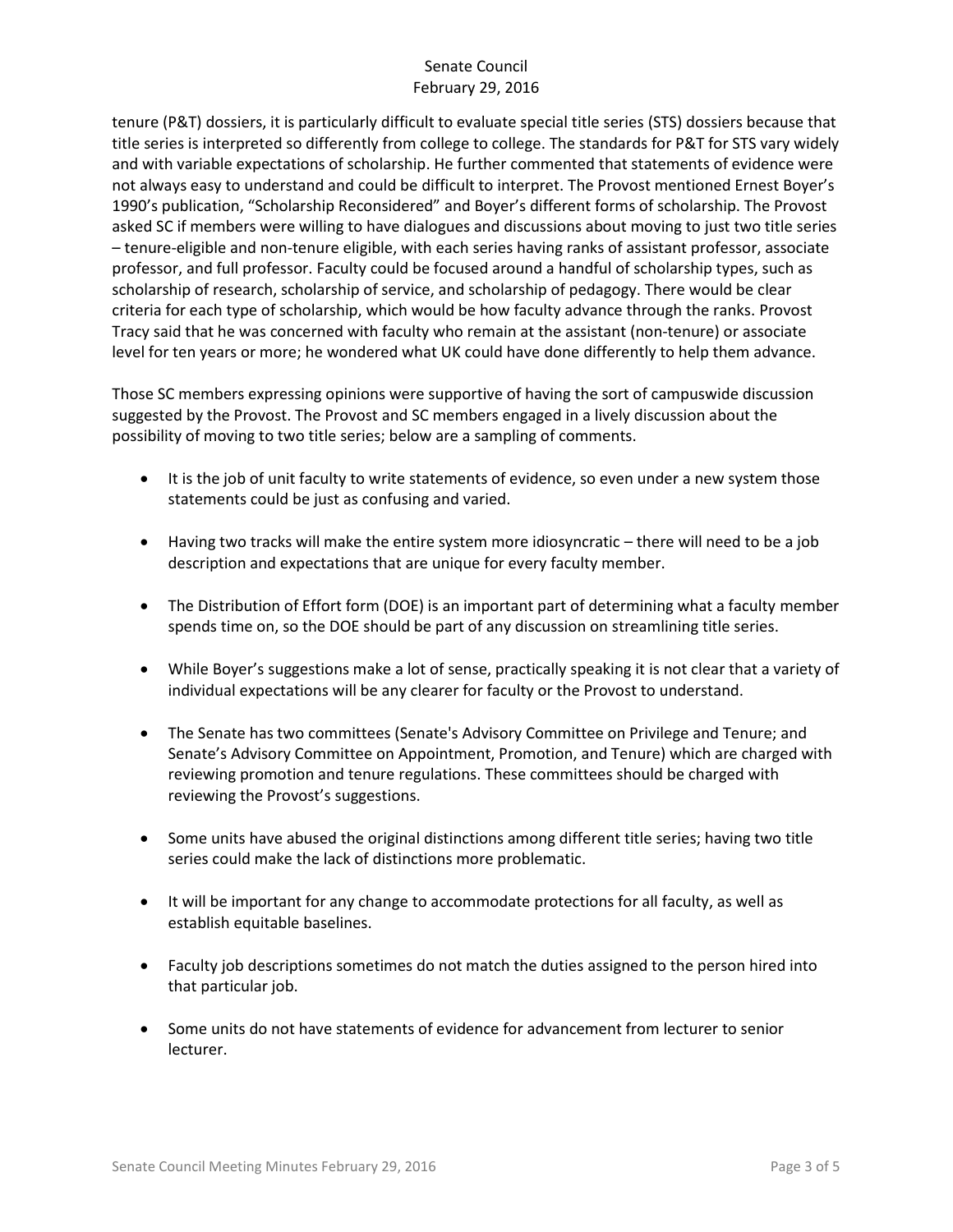- If a faculty member is not familiar with the particulars of a given faculty member's duties, it will be hard to evaluate progress towards P&T.
- Simplifying the title series is a great idea. Two components need to be discussed at length: how will UK differentiate between different types of faculty; and protections will need to be establish to prevent the scenario that has occurred in at least one college, where leadership there has asserted that while the faculty member is tenured, their salary is not tenured so the college can reduce salary to any amount.
- Some colleges distinguish between funded research and unfunded research, stating that only funded research "counts."
- It will be important that one group is not benefiting over the other group (tenure eligible and non-tenure eligible).
- Any review of UK's title series system should include a review of practices by benchmark institutions, as well as the University of North Carolina, which recently changed its title series system.
- If UK moves to two titles series, there needs to be time for new faculty to learn to be experts in the field they are assigned to. For example, a new faculty member who is expected to be an expert in pedagogy must have years of experience to let them grow into being an expert.
- The DOE is not uniform among colleges, let alone uniform within colleges.
- There are very little opportunities for assistant professors to engage in professional development activities.

The Provost noted that he was aware of universities that prohibited new faculty from serving on any committee for three years, after which the faculty member could only serve on college committees for the next two years. SC members were amused by the prospect of new faculty not being assigned to committees immediately upon arrival on campus, but did think it would be a healthy change.

Most faculty, including SC members, do not get credit for all the service activities they perform.

SC members discussed the possibility of including DOEs in the discussion on title series. The Provost commented that he had the support of deans to look at title series changes, but had not brought up the issues of DOEs. As discussion progressed, it appeared that SC supported the idea of having a discussion on title series that would be given to the Senate's Advisory Committee on Privilege and Tenure (SACPT) and Senate's Advisory Committee on Appointment, Promotion, and Tenure (SACAPT). In response to Wood, the Provost agreed to provide staff support if the SACPT and SACAPT needed it. McCormick suggested that both committees meet jointly.

As discussion wound down, the Chair thanked the Provost for attending and SC members echoed that sentiment.